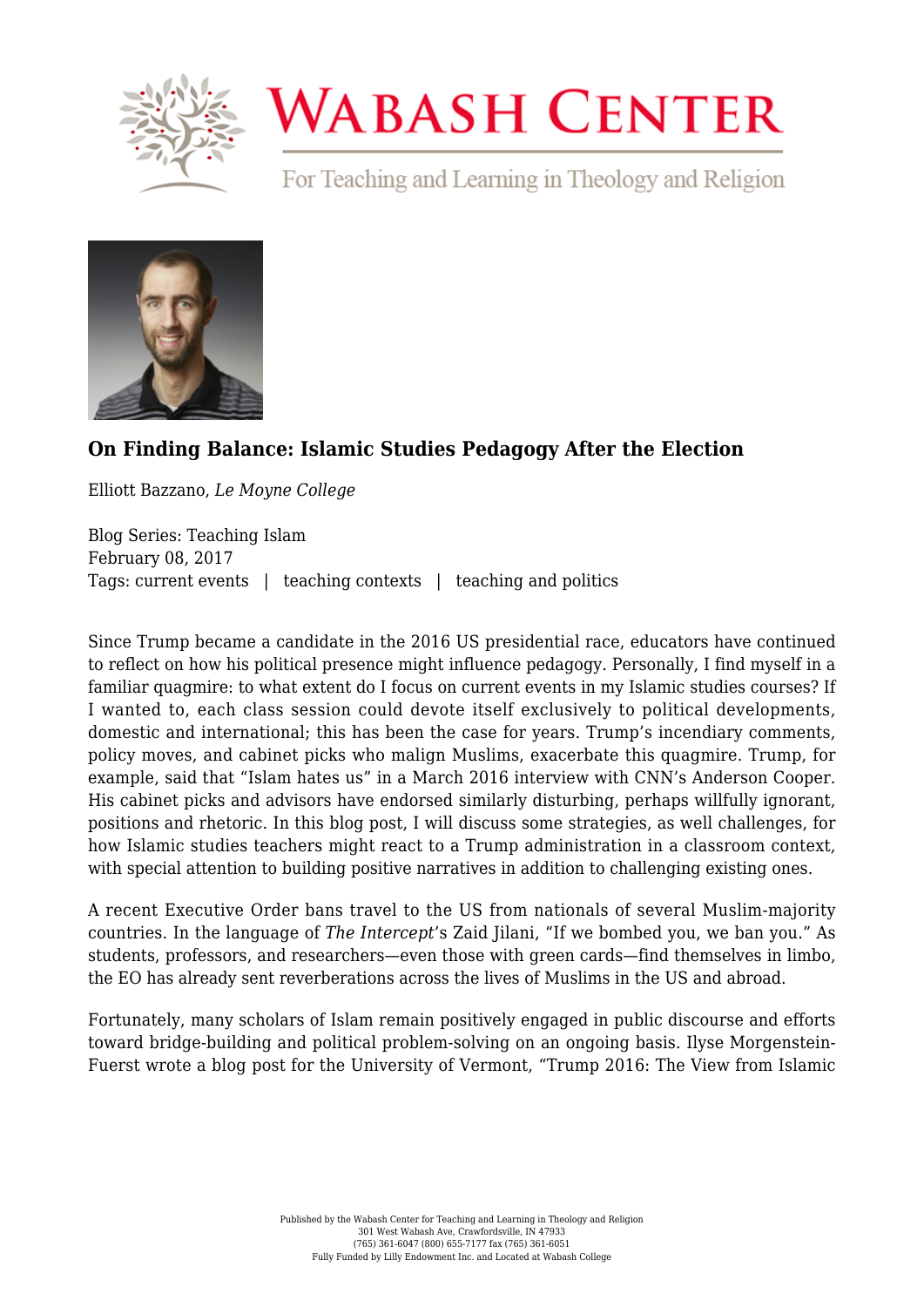[Studies,](http://blog.uvm.edu/religion/2016/12/04/trump-2016-the-view-from-islamic-studies/)" in which she details the connections between Trump's rhetoric, cabinet choices, and their consequences. Caleb Elfenbein, an author for this "Teaching Islam" blog, has contributed to an important project that maps anti-Muslim crimes in the US. Also chilling is [Mohammad](http://theislamicmonthly.com/trump-muslims-far-can-go/) [Fadel's article for](http://theislamicmonthly.com/trump-muslims-far-can-go/) *[The Islamic Monthly](http://theislamicmonthly.com/trump-muslims-far-can-go/)* that details worst-case scenarios for Muslims under a Trump administration, including comparisons with Japanese internment camps. This is all to say that there are simply too many, individual as well as cumulative, momentous and worrisome news headlines to introduce to an undergraduate Islamic studies course while still covering other material in the course.

## **Are the Challenges (that) Different than Before?**

Effective pedagogy includes understanding one's context, including institutional goals, student demographics, and the current political landscape. An effective way, I find, to invite students to draw personally meaningful connections to course material is to always keep in mind popular symbols and ideas that bear, even indirectly, on what we study. The absurdity of mainstream media coverage of Islam can also offer [some cathartic moments of laughter](https://www.wabashcenter.wabash.edu/2016/12/laughing-about-islam-and-the-media/), which also helps ease students into challenging discourses.

In terms of noteworthy contributions that Muslims make to American public life, we saw Linda Sarsour—a Palestinian American activist—lead organizing efforts for the Women's March on Washington. Keith Ellison, the first Muslim member of Congress (now in his sixth term), received the endorsement of Bernie Sanders for chair of the DNC, and [the funeral of](https://www.youtube.com/watch?v=ZpGSjYqHFV0) [Muhammad Ali](https://www.youtube.com/watch?v=ZpGSjYqHFV0) in June 2016 attracted international media attention, including its full broadcast on Fox News. In [a beautifully narrated but also depressing account,](http://www.npr.org/2016/12/07/504486620/reporters-notebook-what-a-muslim-on-the-campaign-trail-in-2016) NPR's Asma Khaled details what it was like, as a Muslim woman, to cover Trump's campaign during the election.

As Amir Hussain adroitly argues in his recent book, *Muslims and the Making of America* (Baylor, 2016), we have much to learn about American cultural fabric by studying the role of Islam and Muslims in our history, even as it continues to unfold. In my capacity as host for [New Books in Islamic Studies](http://newbooksnetwork.com/category/religion-faith/islamic-studies/) podcasts, I have interviewed a number of scholars—including Amir Hussain, Sophia Arjana, and Todd Green—about how current political affairs impact the lives of Muslims in the US. I keep my students in mind as one audience for these interviews, and I have repeatedly assigned my students the interview I conducted with Todd Green, on Islamophobia (which prospered in the American mainstream long before Trump reached the national spotlight).

## **The Good, the Bad, and the Mystical**

Despite the many humanizing accounts about Muslims that my students study, these same students also tell me that they aren't surprised to learn about the pervasive Islamophobia in the news cycle. But don't some details shock them, even a little bit? In a 2015 Public Policy Poll, for example, about [30% of Republicans and 19% of Americans supported bombing](https://www.washingtonpost.com/news/volokh-conspiracy/wp/2015/12/18/political-ignorance-and-bombing-agrabah/?utm_term=.ac372ab3913a) [Agrabah](https://www.washingtonpost.com/news/volokh-conspiracy/wp/2015/12/18/political-ignorance-and-bombing-agrabah/?utm_term=.ac372ab3913a)—the fictional city from Disney's Aladdin. Among Trump supporters: 41%. As I wrote in [a previous "Teaching Islam" blog post,](https://www.wabashcenter.wabash.edu/2016/08/sufism-stereotypes-and-spiritual-struggle-2/) students can use current political tensions, and how